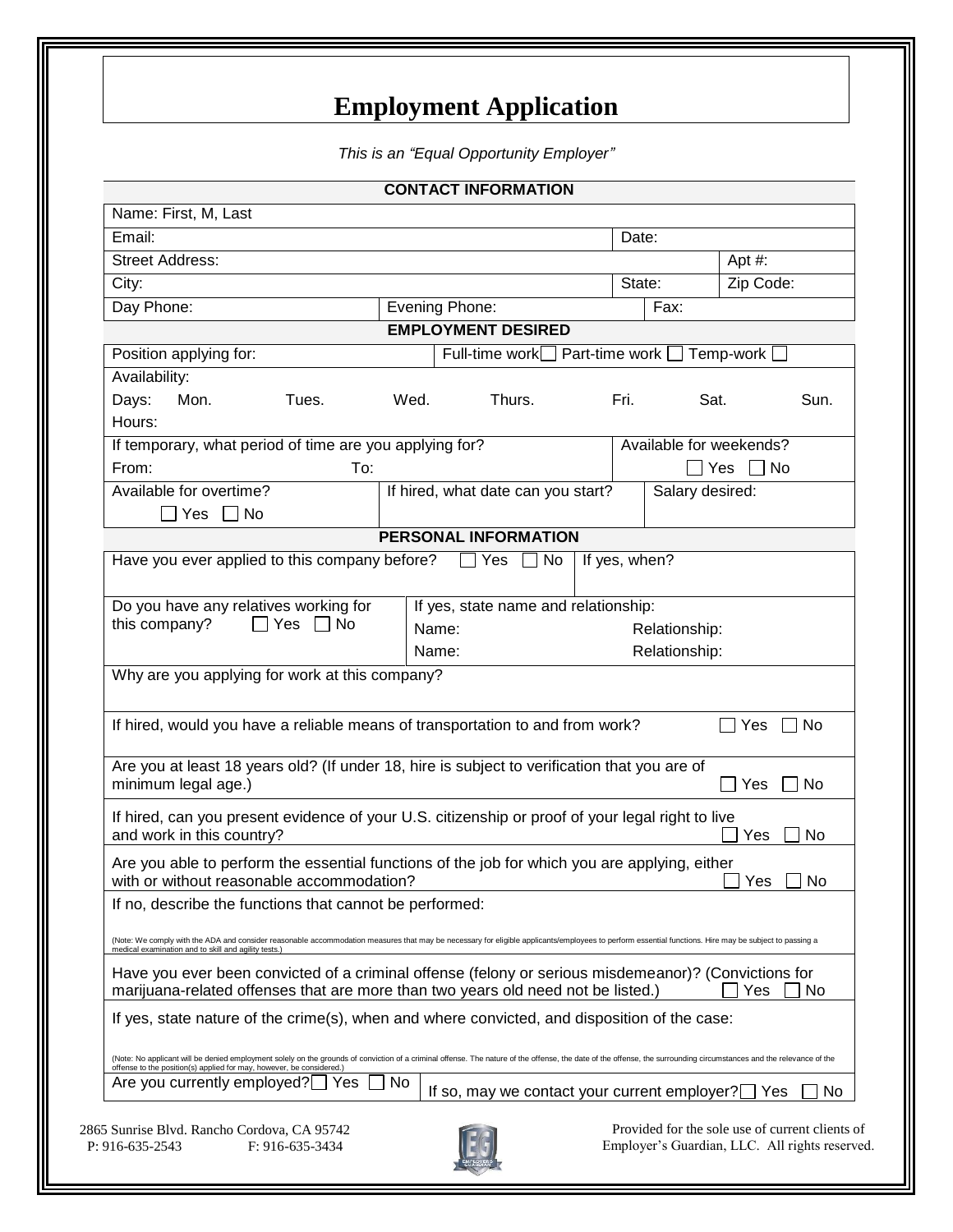## **Employment Application**

|                                                                                                                                                                                                                                                                                                                            |                   | <b>EDUCATION, TRAINING AND EXPERIENCE</b> |                                    |  |
|----------------------------------------------------------------------------------------------------------------------------------------------------------------------------------------------------------------------------------------------------------------------------------------------------------------------------|-------------------|-------------------------------------------|------------------------------------|--|
| High School:                                                                                                                                                                                                                                                                                                               |                   |                                           |                                    |  |
| Address:                                                                                                                                                                                                                                                                                                                   |                   |                                           |                                    |  |
| Graduate?<br>No<br>Yes                                                                                                                                                                                                                                                                                                     |                   | Years attended?                           | Diploma? $\Box$ Yes<br>No          |  |
| College:                                                                                                                                                                                                                                                                                                                   |                   |                                           |                                    |  |
| Address:                                                                                                                                                                                                                                                                                                                   |                   |                                           |                                    |  |
| Graduate?<br><b>No</b><br>Yes                                                                                                                                                                                                                                                                                              |                   | Years attended?                           | Degree?<br>Yes<br>No               |  |
| Vocational/Trade School:                                                                                                                                                                                                                                                                                                   |                   |                                           |                                    |  |
| Address:                                                                                                                                                                                                                                                                                                                   |                   |                                           |                                    |  |
| Graduate?<br><b>No</b><br>Yes                                                                                                                                                                                                                                                                                              |                   | Years attended?                           | <b>No</b><br>Degree?<br>$\Box$ Yes |  |
| Many of our customers do not speak English. Do you speak, write or understand any foreign languages?<br><b>No</b><br>Yes<br>If yes, which language(s)?<br>Do you have any other experience, training, qualifications or skills which you feel make you especially<br>suited for work at this company? $\Box$ Yes $\Box$ No |                   | If yes, please explain:                   |                                    |  |
| Answer the following questions if you are applying for a professional position:                                                                                                                                                                                                                                            |                   |                                           |                                    |  |
| Are you licensed/certified for the job for which you are applying?                                                                                                                                                                                                                                                         |                   |                                           | Yes<br>No                          |  |
| Name of license/certification:                                                                                                                                                                                                                                                                                             |                   | <b>Issuing State:</b>                     | License #:                         |  |
| Has your license/certification ever been revoked or suspended?                                                                                                                                                                                                                                                             |                   |                                           | No<br>Yes                          |  |
| If yes, state reason(s), date of revocation or suspension, and date of reinstatement:                                                                                                                                                                                                                                      |                   |                                           |                                    |  |
|                                                                                                                                                                                                                                                                                                                            |                   |                                           |                                    |  |
|                                                                                                                                                                                                                                                                                                                            |                   | <b>EMPLOYMENT HISTORY</b>                 |                                    |  |
| Employer:                                                                                                                                                                                                                                                                                                                  |                   | Type of Business:                         | Dates Employed:                    |  |
| Address:                                                                                                                                                                                                                                                                                                                   |                   |                                           |                                    |  |
| Phone:                                                                                                                                                                                                                                                                                                                     |                   | Supervisor's Name:                        | Rate of Pay:                       |  |
| Your Position and Duties:                                                                                                                                                                                                                                                                                                  |                   |                                           |                                    |  |
| Reason for Leaving:                                                                                                                                                                                                                                                                                                        |                   |                                           |                                    |  |
| May we contact this employer for a reference?                                                                                                                                                                                                                                                                              |                   |                                           | <b>No</b><br>Yes                   |  |
| Employer:                                                                                                                                                                                                                                                                                                                  | Type of Business: |                                           | Dates Employed:                    |  |
| Address:                                                                                                                                                                                                                                                                                                                   |                   |                                           |                                    |  |
| Phone:                                                                                                                                                                                                                                                                                                                     |                   | Supervisor's Name:                        | Rate of Pay:                       |  |
| Your Position and Duties:                                                                                                                                                                                                                                                                                                  |                   |                                           |                                    |  |
| Reason for Leaving:                                                                                                                                                                                                                                                                                                        |                   |                                           |                                    |  |
| May we contact this employer for a reference?                                                                                                                                                                                                                                                                              |                   |                                           | <b>No</b><br>Yes                   |  |
| Employer:                                                                                                                                                                                                                                                                                                                  |                   | Type of Business:                         | Dates Employed:                    |  |
| Address:                                                                                                                                                                                                                                                                                                                   |                   |                                           |                                    |  |
| Phone:                                                                                                                                                                                                                                                                                                                     |                   | Supervisor's Name:                        | Rate of Pay:                       |  |
| Your Position and Duties:                                                                                                                                                                                                                                                                                                  |                   |                                           |                                    |  |
| Reason for Leaving:                                                                                                                                                                                                                                                                                                        |                   |                                           |                                    |  |
| May we contact this employer for a reference?                                                                                                                                                                                                                                                                              |                   |                                           | No<br>Yes                          |  |
|                                                                                                                                                                                                                                                                                                                            |                   |                                           |                                    |  |



Provided for the sole use of current clients of Employer's Guardian, LLC. All rights reserved.